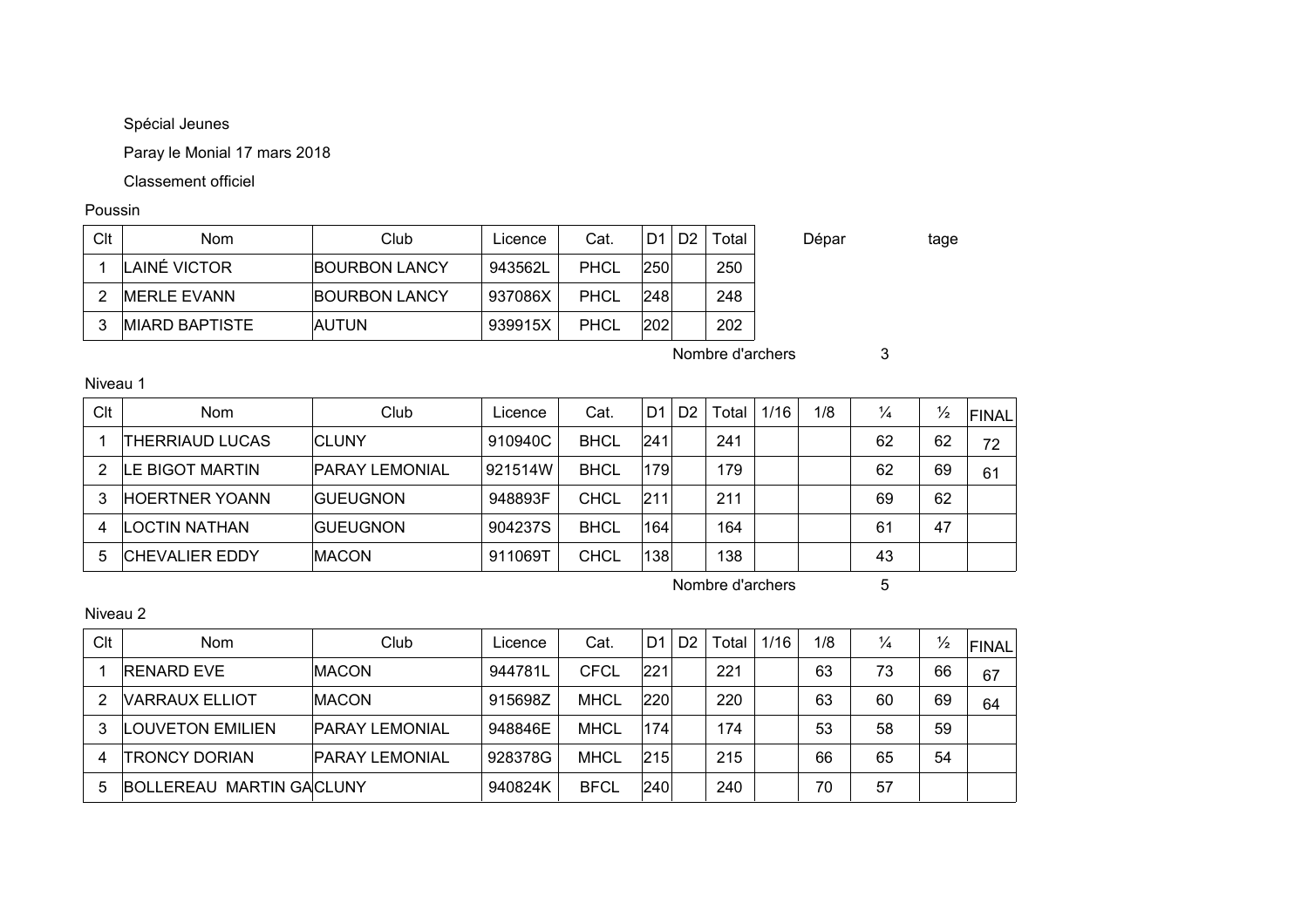|   | <b>IMATHEY MAXIME</b>             | <b>MACON</b>    | 864354R | CHCL        | 213 | 213 | 66 | 54 |  |
|---|-----------------------------------|-----------------|---------|-------------|-----|-----|----|----|--|
| 6 | <b>ICHAPUIS CHARLY</b>            | <b>CLUNY</b>    | 917630Z | <b>BHCL</b> | 168 | 168 | 66 | 54 |  |
|   | <b>FONTAINE-VILA TRISTANMACON</b> |                 | 942714P | <b>MHCL</b> | 218 | 218 | 48 | 32 |  |
|   | <b>ROMANO ETHAN</b>               | IPARAY LEMONIAL | 953360L | <b>BHCL</b> | 202 | 202 | 48 |    |  |

Nombre d'archers 9

NIVEAU 3 SJ

| Clt | <b>Nom</b>                   | Club                  | Licence | Cat.        | D <sub>1</sub> | D <sub>2</sub> | Total | 1/16 | 1/8 | $\frac{1}{4}$ | $\frac{1}{2}$ | <b>FINAL</b> |          |
|-----|------------------------------|-----------------------|---------|-------------|----------------|----------------|-------|------|-----|---------------|---------------|--------------|----------|
| 1   | <b>PETIT MAE</b>             | <b>CLUNY</b>          | 952940E | <b>BHCL</b> | 256            |                | 256   | 76   | 80  | 79            | 81            | 78           |          |
| 2   | <b>VERJAT MARTIN</b>         | <b>CLUNY</b>          | 917626V | <b>BHCL</b> | 257            |                | 257   | 73   | 73  | 77            | 74            | 75           |          |
| 3   | <b>BAUDIN MURIEL</b>         | <b>PARAY LEMONIAL</b> | 951347Y | <b>CFCL</b> | 250            |                | 250   | 80   | 72  | 77            | 69            |              | barrage+ |
| 4   | <b>PLUCHERY ALICE</b>        | LE CREUSOT            | 936153H | <b>MFCL</b> | 226            |                | 226   | 70   | 72  | 76            | 69            |              | barrage- |
| 5   | MARTIN-COLOMER MAEL GUEUGNON |                       | 952692K | <b>PHCL</b> | 234            |                | 234   | 73   | 72  | 71            |               |              |          |
| 6   | LAINÉ PAUL                   | <b>BOURBON LANCY</b>  | 943563M | <b>BHCL</b> | 212            |                | 212   | 69   | 75  | 71            |               |              |          |
| 7   | <b>AUGARD MATHYS</b>         | <b>GUEUGNON</b>       | 931033T | <b>BHCL</b> | 246            |                | 246   | 74   | 69  | 65            |               |              |          |
| 8   | <b>RENOUDLYAT ENZO</b>       | <b>MACON</b>          | 948263W | <b>MHCL</b> | 220            |                | 220   | 79   | 76  | 60            |               |              |          |
| 9   | SAUVAGET CLÉA                | <b>BOURBON LANCY</b>  | 937073H | <b>BFCL</b> | 227            |                | 227   | 70   | 68  |               |               |              |          |
| 10  | <b>SACCARDO ANTHONY</b>      | <b>PARAY LEMONIAL</b> | 953809Z | <b>CHCL</b> | 209            |                | 209   | 73   | 68  |               |               |              |          |
| 11  | <b>LOISELET ADRIEN</b>       | <b>MACON</b>          | 917622R | <b>BHCL</b> | 240            |                | 240   | 76   | 66  |               |               |              |          |
| 12  | <b>IDESCHANEL TRISTAN</b>    | <b>CLUNY</b>          | 928971B | <b>BHCL</b> | 217            |                | 217   | 78   | 66  |               |               |              |          |
| 13  | <b>MELO MARIE</b>            | <b>BOURBON LANCY</b>  | 946557S | <b>BFCL</b> | 196            |                | 196   | 60   | 66  |               |               |              |          |
| 14  | <b>REVY LOU-ANNE</b>         | <b>PARAY LEMONIAL</b> | 951350B | <b>BFCL</b> | 240            |                | 240   | 67   | 65  |               |               |              |          |
| 15  | <b>BARRON AURELIEN</b>       | <b>CLUNY</b>          | 937404T | <b>MHCL</b> | 250            |                | 250   | 68   | 60  |               |               |              |          |
| 16  | <b>BOUCHERON ROMAIN</b>      | <b>AUTUN</b>          | 952638B | <b>BHCL</b> | 233            |                | 233   | 71   | 60  |               |               |              |          |
| 17  | <b>SULAREC CLAIRE</b>        | <b>GUEUGNON</b>       | 948647N | <b>BFCL</b> | 229            |                | 229   | 59   |     |               |               |              |          |